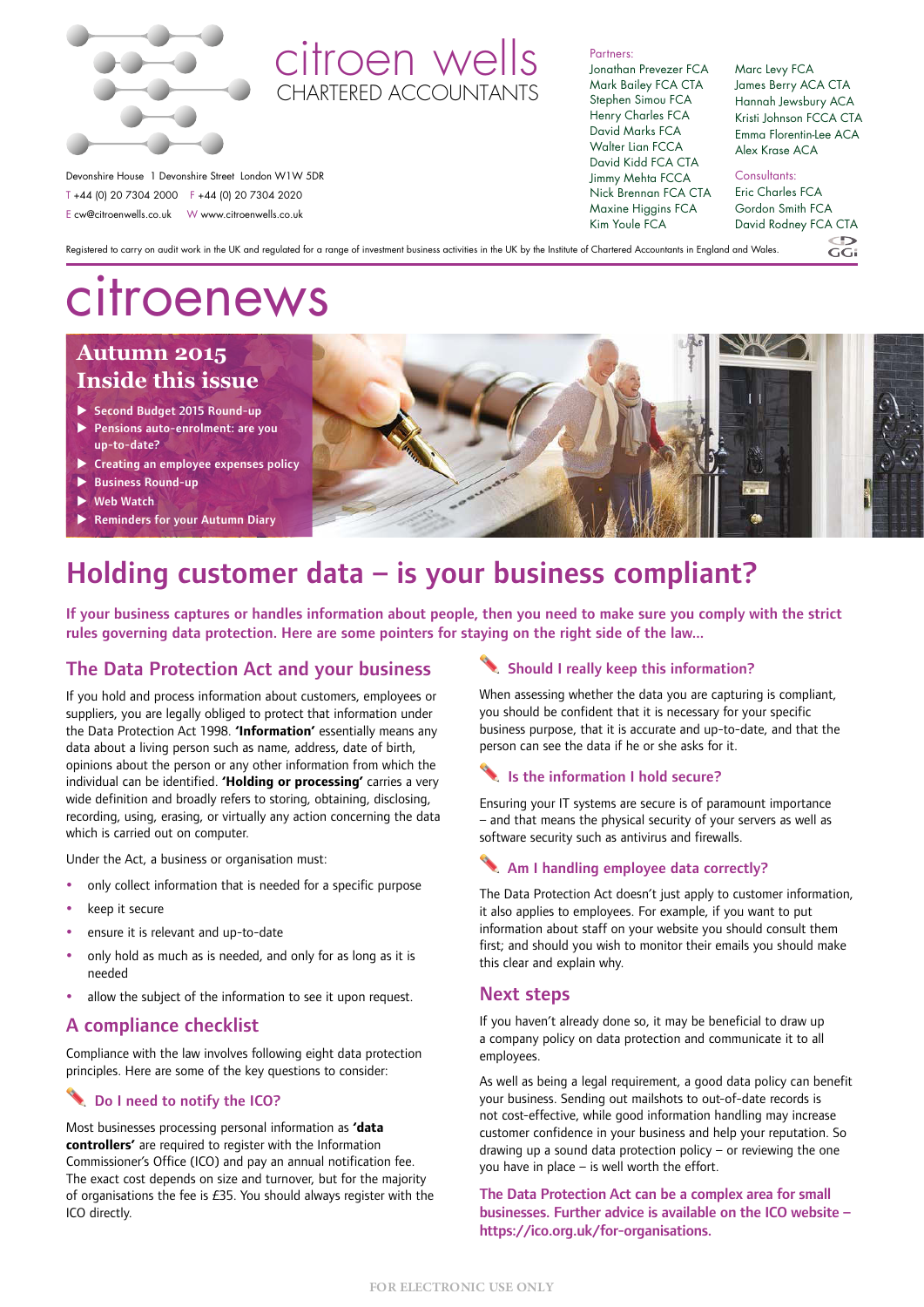

Many of the headline-grabbing measures, including the new compulsory National Living Wage, sparked fierce debate in the ensuing weeks. Here we outline some of the major changes that could affect you and your business.

### Business Measures

#### Annual Investment Allowance (AIA)

The maximum amount of AIA is currently £500,000 for all qualifying expenditure on plant and machinery from 1 April 2014 for corporation tax and 6 April 2014 for income tax. This limit will be reduced to £200,000 (instead of the previously announced £25,000) with effect from 1 January 2016.

affecting business, tax and welfare, on Wednesday 8 July.

#### The Employment Allowance

From April 2016 the Employment Allowance will increase from £2,000 to £3,000 per year. However, companies where the director is the sole employee will no longer be able to claim this allowance.

#### Corporation tax

The corporation tax main rate will be reduced to 19% for the financial years beginning 1 April 2017, 1 April 2018 and 1 April 2019, and 18% for the financial year beginning 1 April 2020.

#### Apprenticeships levy

A new levy will be introduced on large UK employers to increase the number of apprenticeship starts. Employers in England will be able to access this funding for apprenticeship training. Further details are expected to be set out in the Spending Review.

#### The new National Living Wage

From April 2016 a new National Living Wage (NLW) in the form of a premium on top of the National Minimum Wage will be introduced for workers aged 25 and above. Initially set at £7.20, it is expected to rise to over £9 by 2020.

### Personal Measures

#### Personal allowance

The income tax personal allowance will be increased to £11,000 for 2016/17, with a view to reaching £12,500 by 2020. The basic rate limit will rise to £32,000 for 2016/17.

Inheritance tax allowance

An additional nil-rate band will be introduced where a residence is passed on death to a direct descendant. This will be £100,000 in 2017/18 and will increase by £25,000 each year until it is £175,000 in 2020/21.

This will affect individuals, with direct descendants, who have an estate (including a main residence) with total assets above the IHT threshold (or nil-rate band) of £325,000. The changes mean that families could pass on up to a total of £1m to their children without paying inheritance tax.

#### Pensions annual allowance

From 6 April 2016, for those with income (including the value of any pension contributions) above £150,000, the benefits of pensions tax relief will be restricted by tapering away their annual allowance to a minimum of £10,000.

Legislation will also be introduced to align pension input periods with the tax year as well as transitional rules to protect savers who might otherwise be affected by the alignment of their pension input periods.

#### Dividend tax reforms

The Dividend Tax Credit, which reduces the amount of tax paid on income from shares, will be abolished from April 2016 and a new Dividend Tax Allowance of £5,000 a year will be introduced.

The new rates of tax on dividend income above the allowance will be 7.5% for basic rate taxpayers, 32.5% for higher rate taxpayers and 38.1% for additional rate taxpayers.



Please contact us to discuss how the measures announced in the Second Budget may affect you and your business.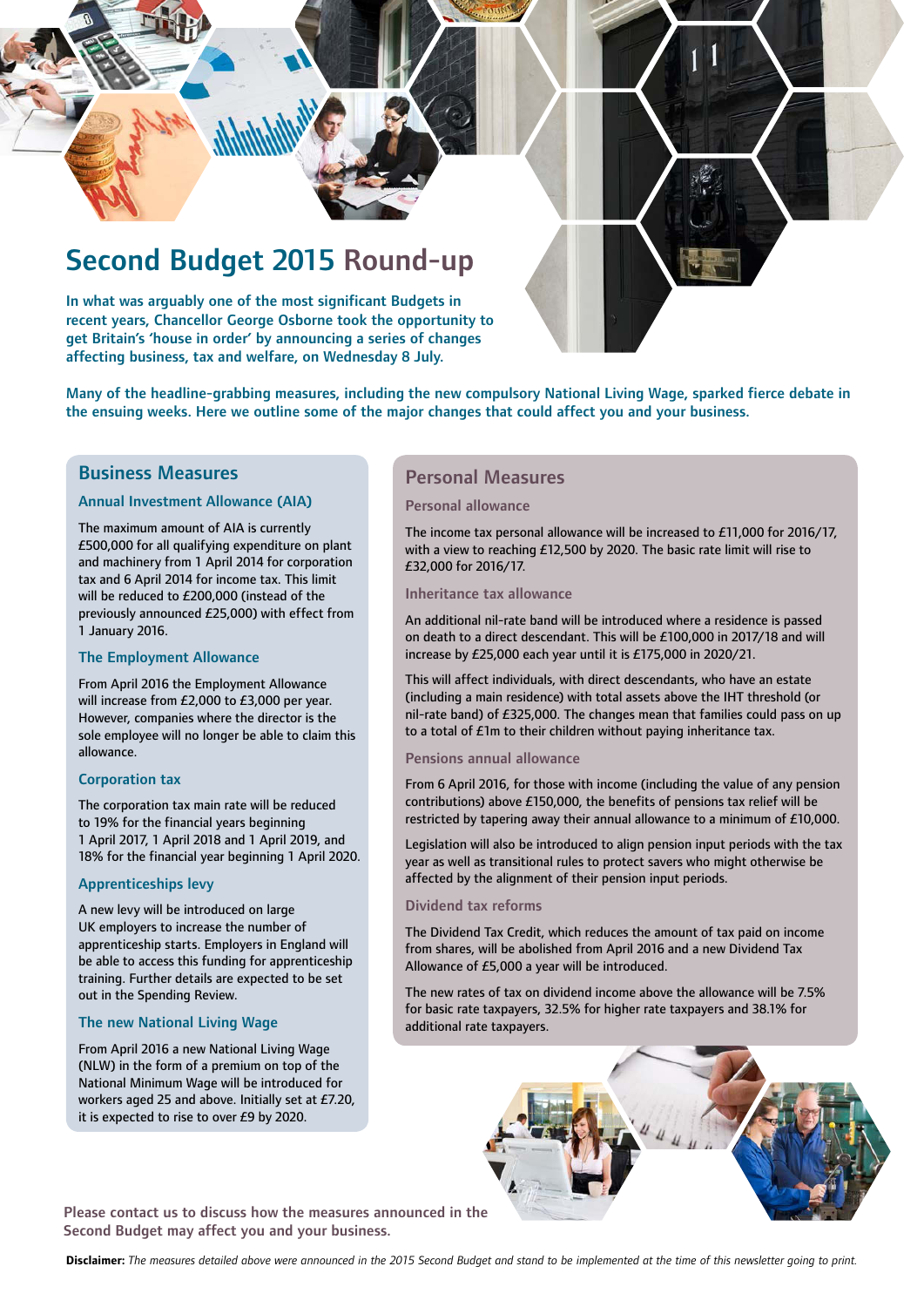# Pensions auto-enrolment: are you up-to-date?

With effect from 1 June 2015, small businesses employing fewer than 30 staff are bound by the requirements of the new pensions auto-enrolment regime, obliging them to automatically enrol all eligible employees into a qualifying pension scheme and to make a minimum contribution into that scheme.

The Pensions Regulator recently warned that even those who employ a single care worker, such as a carer or nanny, must comply with the auto-enrolment regulations, with very few exceptions.

Under auto-enrolment, eligible employees over the age of 22 and earning more than £10,000 per annum have the right to belong to a workplace pension scheme, unless they choose to opt out.

6 April 2015 saw an increase in some of the thresholds and limits for auto-enrolment. While the earnings trigger remains at £10,000 for 2015/16, the lower limit of the qualifying earnings band has risen to £5,824 and the upper limit of the qualifying earnings band is now £42,385.

Over five million workers in larger companies are already in the scheme, and an estimated 3.8 million workers are expected to be enrolled by smaller employers between now and 2018. However, according to recent research one in four small businesses remains unprepared. Business owners are being urged to ensure that they prepare for the new regulations, since employers who fail to comply could be liable to enforcement action and/or a penalty.

For more information on pension auto-enrolment visit the Pensions Regulator's website: **www.thepensionsregulator.gov.uk**.

As an employer, help to make sure you're prepared by following this checklist:

- ✔ **Develop a plan –** once you know your staging date you can be prepared
- ✔ **Assess your workforce** identify eligible jobholders working for you
- ✔ **Review your pension arrangements –** do you have an existing scheme or do you need to set one up?
- ✔ **Communicate the changes –** employers must write to all workers explaining what auto-enrolment in a workplace pension means for them
- ✔ **Enrol your workforce –** you have a six week window from your staging date in which to enrol your staff in a qualifying pension scheme
- ✔ **Register with the Pensions Regulator –** within five months of your staging date – and be sure to keep records
- ✔ **Make employer contributions –** from October 2018 these will be a minimum of 3%

# Creating an employee expenses policy

For many businesses, employee travel and expenses represent a significant cost. A well-written expenses policy will help you to keep on top of that cost and prevent abuse of expense claims, in a way that is also fair to your staff. It will also allow you to demonstrate to HM Revenue & Customs (HMRC) that you are complying with your legal obligations.

Here are some key areas to consider when creating your expenses policy.

#### Keep things simple, but flexible

Your policy should state clearly and in detail exactly which expenses can be claimed for mileage and other travel, accommodation, food and drink, client entertainment and so on. If the rules and amounts are simple they are more likely to be remembered, and staff will get used to following them and planning their business trips accordingly.

However, you should incorporate a level of flexibility. Hotels in London can be significantly more expensive than in other parts of the country, for instance, so your policy might include a London weighting to allow for this.

 $44$ ۹ù

 $44$ 

#### Make it fair to all parties

15.59<br>65,33<br>85,71

18.84 27,65 46,49

Clearly, you need to protect your business from extravagant or inappropriate expense claims by staff. But employees also need to be properly reimbursed for the costs they incur while working on your behalf. The aim of a good expenses policy is to ensure that no team member loses out as long as they act reasonably.

Best practice suggests that you should also ensure that the policy is applied universally so that senior managers have to follow similar rules to other staff.

#### Communicate the policy clearly

The policy should be written up and stored in a place where all staff can access it.

It might be advisable to include your senior team members and staff who regularly claim expenses in setting the guidelines and descriptions. Not only will this ensure that everyone understands it and communicates it to their teams, they're also more likely to buy into the policy.

You should also ensure that the policy is regularly updated to take account of new legislation and the changing nature of costs.

#### Build efficient processes

Staff can begrudge long delays in having their expenses paid, particularly for significant outlays such as rail fares or hotel bills which could lead to difficulties in their monthly cashflow, so ensure that your financial operation – whatever its size – is able to pay expenses promptly and accurately.

If you would like specific advice about expenses or help with setting up processes, please contact us.

# **Important! Don't forget…**

**VAT receipts** – Your business can reclaim VAT on most employee expenses as long as you have properly documented receipts. Make sure your staff provide original or digital (scanned or photographed) receipts for all relevant expenditure.

**The Bribery Act** – Entertaining clients is not as straightforward as it used to be. Make staff aware that entertainment claims should include a valid business reason and the names and businesses of all attendees, to avoid falling foul of the Bribery Act 2010. Take legal advice if you are unsure.